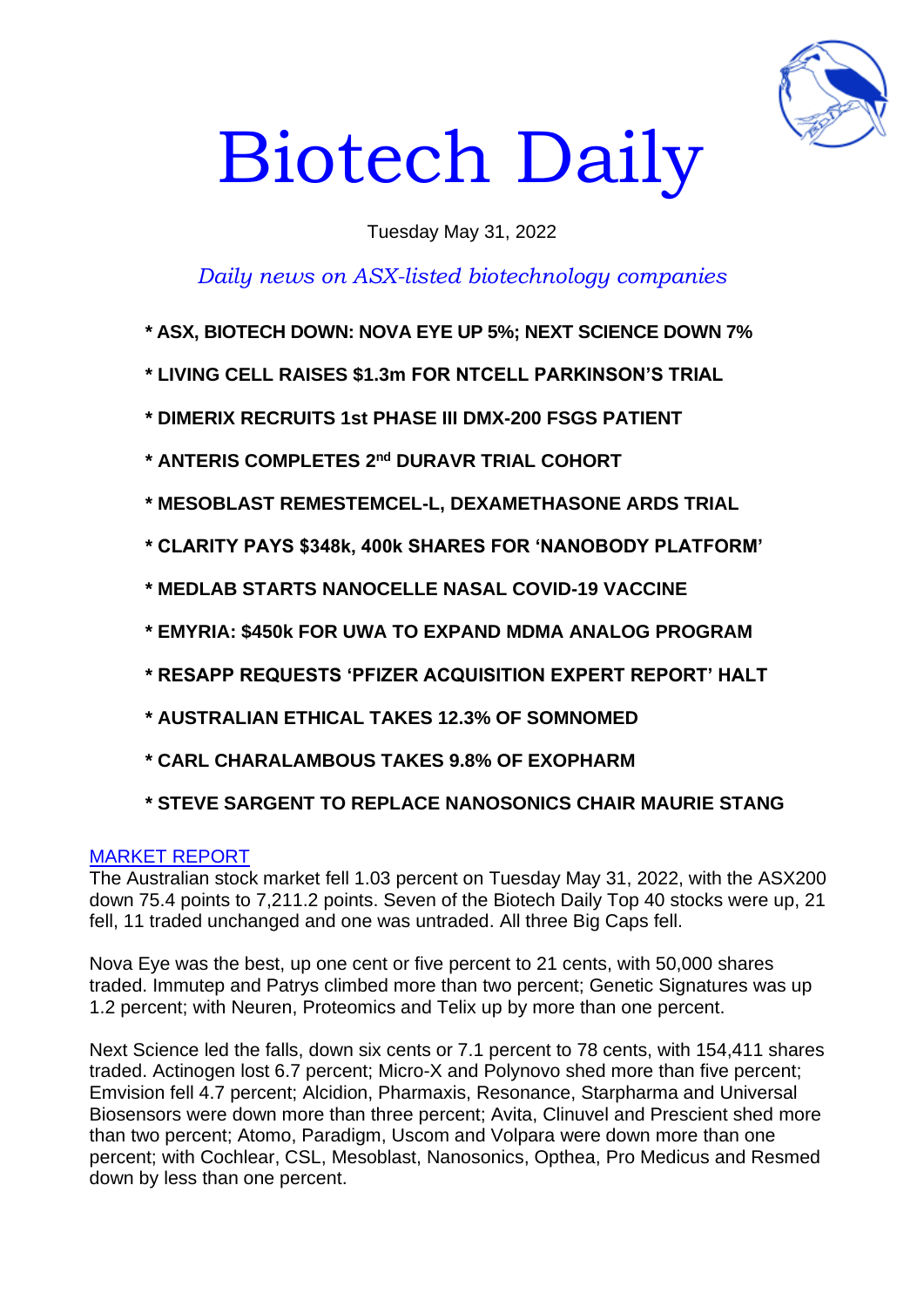# LIVING CELL TECHNOLOGIES

Living Cell says it has raised \$1.285 million in a placement at 0.5 cents a share to support its trial of NTCell encapsulated pig brain cells for Parkinson's disease.

Living Cell said it had binding commitments from clients of Melbourne's Alignment Capital Pty Ltd to raise \$1.285 million in its placement, with Alignment receiving a cash fee of six percent on the total amount raised.

Living Cell was up 0.1 cents or 20 percent to 0.6 cents with 12.6 million shares traded.

# DIMERIX

Dimerix says it has recruited the first of 286 patients in its phase III trial of DMX-200 for focal segmental glomerulosclerosis (FSGS) kidney disease.

Dimerix said the trial, titled 'Angiotensin II Type 1 Receptor & Chemokine Receptor 2 Targets for Inflammatory Nephrosis' (Action3), was a pivotal, phase III, multi-center, randomized, double-blind, placebo-controlled study of the efficacy and safety of its DMX-200 in patients with FSGS kidney disease.

The company said that the trial had two interim analysis points designed to capture evidence of proteinuria and kidney function to generate sufficient evidence to support accelerated marketing approval.

Dimerix said the first part of the trial would conclude once 72 patients completed 35 weeks of treatment, expected in the first half of 2023, with the second part continuing after patients showed a minimum of six weeks stable dosing of an angiotensin receptor blocker prior to randomization and dosing with DMX-200 (120mg capsule twice daily) or placebo. Dimerix managing-director Dr Nina Webster said that first dosing in the trial would commence "imminently".

Dr Webster said that "the potential commercial opportunity for Dimerix in this space is very material, given over \$US55 billion (\$A77 billion) is estimated to having been spent on end stage renal failure in the US Healthcare system alone in 2021 and the US Government has issued incentives for physicians to delay patient progression to renal failure as a priority".

"If successful, our drug candidate could make a huge difference globally to patients with this illness and given we have orphan drug designation status, a potential fast track to commercialization is available, highlighting the compelling nature of this trial for the company," Dr Webster said.

Dimerix was unchanged at 14.5 cents.

## ANTERIS TECHNOLOGIES

Anteris says it has completed treatment of its eight more patients in its first-in-human study of its Duravr trans-catheter heart valve at Georgia's Tbilisi Heart and Vascular Clinic.

Anteris said that the data from the latest cohort would be reviewed at the 30-day follow-up, the "key inflexion point for indicating ongoing valve performance".

In January, the company said 30-day follow up results of five patients in its initial 10 patient, first-in-human study of Duravr trans-catheter heart valve met or exceeded its study objectives (BD: Jan 24, 2022).

Anteris fell 70 cents or 3.2 percent to \$21.30.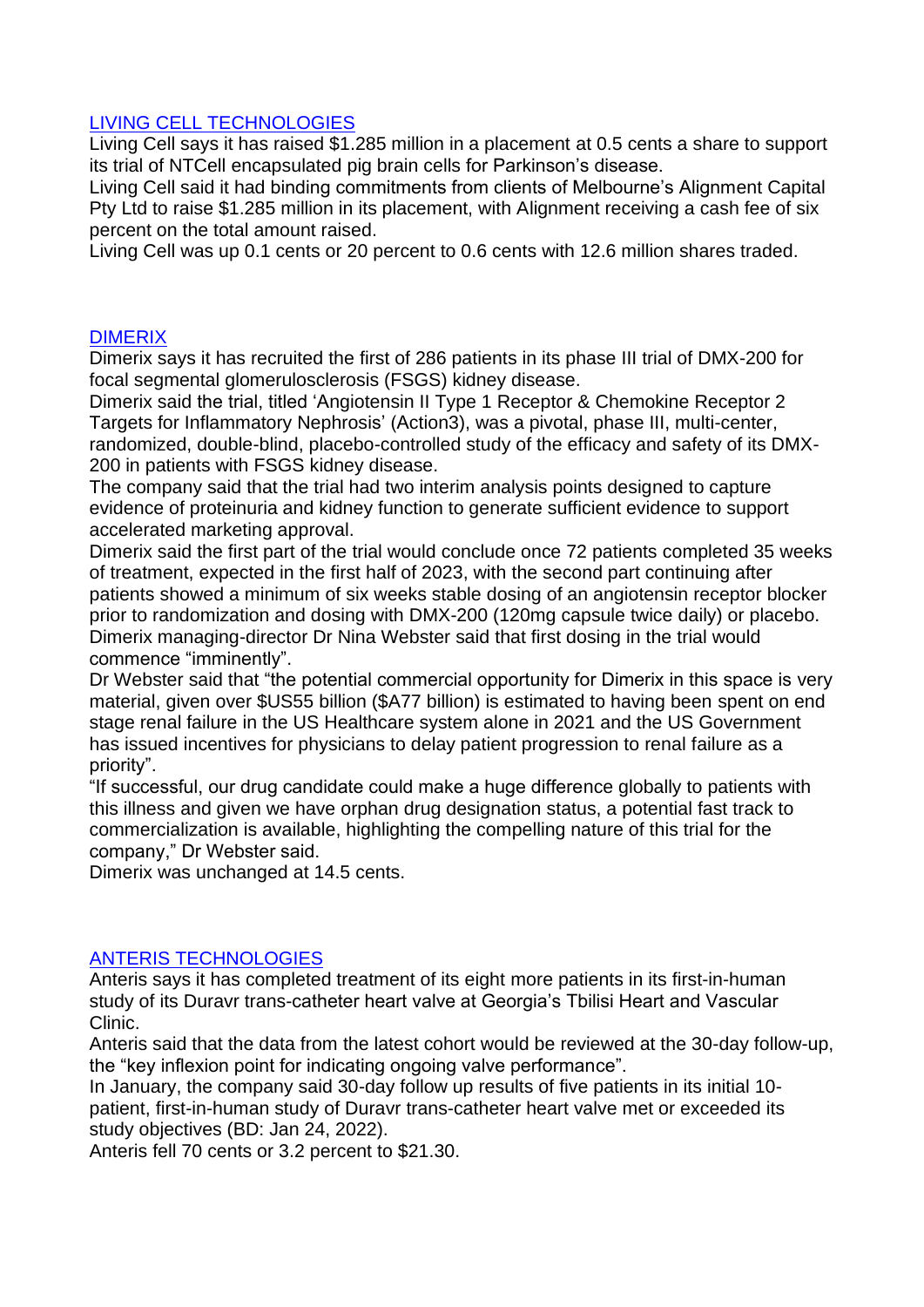# **MESOBLAST**

Mesoblast says that a 77 percent reduced mortality in Covid-19 patients under 65 years receiving remestemcel-L with dexamethasone, has led to a pivotal trial.

Mesoblast said an exploratory analysis in 73 patients under the age of 65 years who also received dexamethasone as part of their standard-of-care, with its remestemcel-L had reduced 90-day mortality by 77 percent compared to controls (14 percent compared to 48 percent mortality ( $p = 0.0037$ ).

The company said that early survival outcomes in the remestemcel-L group relative to controls were maintained at later timepoints in those under the age of 65 years, with a 42 percent reduction in mortality at 12 months and with continued observed synergy with dexamethasone ( $p < 0.05$ ).

In 2020 Mesoblast said the data safety monitoring board recommended halting the randomized, controlled trial of remestemcel-L in ventilator-dependent patients with moderate to severe Covid-19-related acute respiratory distress syndrome (Ards), after a third interim analysis of 180 patients found the trial was "not likely to meet the 30-day mortality reduction endpoint at the planned 300 patient enrolment" (BD: Dec 18, 2020). Today, the company said that through the initial 90 days, remestemcel-L reduced mortality by 48 percent compared to controls in a pre-specified analysis of 123 patients below 65 years (p = 0.038), but not in 97 patients over age 65 years, as previously reported. Mesoblast said the phase II/III trial was randomized to standard-of-care alone or standardof-care with two doses of remestemcel-L 2,000,000 cells/kg three to five days apart; and the two-dose regimen was the same as in the compassionate use program where 11 of 12 patients were younger than 65 years and 75 percent came off ventilatory support. Mesoblast said that for steroid-refractory acute graft-versus-host disease (GvHD), remestemcel-L was given at an eight-dose regimen of 2,000,000 cells/kg over four weeks. The company said that the extended dosing regimen in GvHD, which was also a severe inflammatory condition, provided "a rationale for exploring an extended course of remestemcel-L in older patients with Covid Ards who have higher levels of inflammation". Mesoblast said that Ards was a "major cause of mortality for Covid-19 patients who [were] immune-compromised, unvaccinated, or with comorbidities, as well as those with seasonal influenza and other pathogens".

The company said it was working with investigators from an unnamed US clinical trial network focused on acute lung injury affiliated with Vanderbilt University Medical Center to design and implement a pivotal trial of remestemcel-L to reduce mortality in high-risk patients with Ards.

Mesoblast fell half a cent or 0.5 percent to 98.5 cents.

# CLARITY PHARMACEUTICALS

Clarity says it has acquired a "nano-body platform"' from Dr Kurt Gehlsen for 400,000 shares, with a strike price of \$1.40, and up to \$US250,000 (\$A348,034) in cash. Clarity said nano-bodies were "targeting molecules which can be engineered to bind to a wide range of cancers … [and] by only targeting cancer cells and not healthy cells, this approach aims to kill cancer cells while limiting the side effects elsewhere in the body". The company said the nano-body platform included the intellectual property, a provisional patent and know-how and would add "new opportunities to Clarity's targeted copper [diagnostics and therapeutic] discovery pipeline".

Clarity said that the agreement was subject to provisions relating to development milestones for new products and Dr Gehlsen would join the company as a consultant. Clarity was up three cents or 6.5 percent to 49 cents.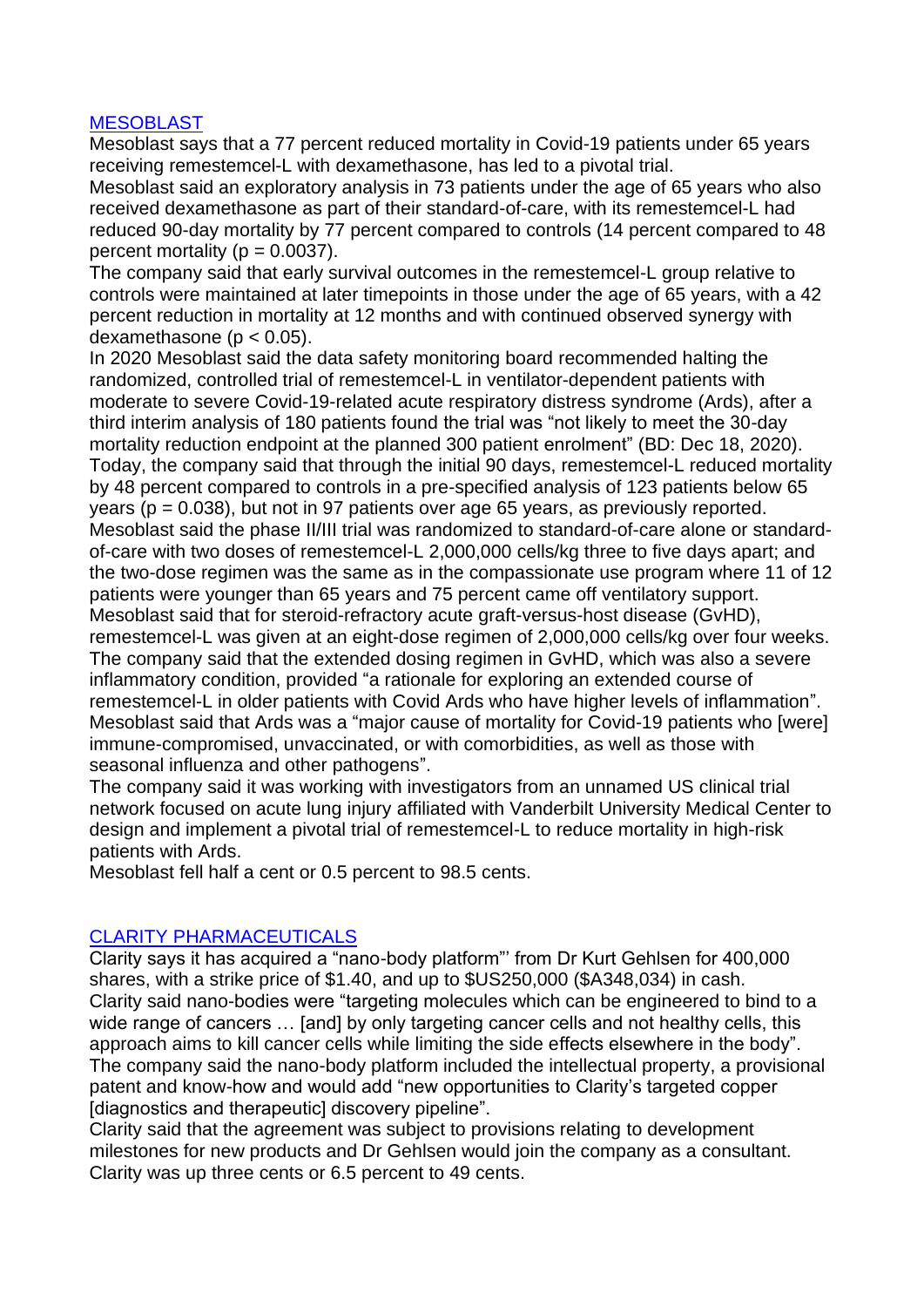## MEDLAB CLINICAL

Medlab says laboratory work has begun at Macquarie University's Woolcock Institute for its Nanocelle nasal nucleic acid Covid-19 vaccine program.

Medlab said that in December 2021, it received a non-repayable New South Wales State Government \$100,000 grant to collaborate with Sydney's University of New South Wales and Macquarie University to develop a nasal nano-particle Covid-19 vaccine using nucleic acid.

The company said an interim report from the Woolcock Institute stated that all nanoparticle loading was performed at Medlab, blank nanocelles and insulin nanocelles were assessed and characterized for their physiochemical properties, and that its Nanocelle delivery platform technology was the appropriate particle size and charge and was reported with an insulin active pharmaceutical ingredient nanoparticle.

Medlab said it was awaiting confirmation from the University of New South Wales that the nucleic acid was ready for deployment into the Nanocelle environment for "advanced program readouts around November this year".

Medlab fell 0.1 cents or 1.3 percent to 7.6 cents with 1.4 million shares traded.

## EMYRIA

Emyria says it provide a further \$450,000 to the University of Western Australia to expand its 3,4 methylene-dioxy-meth-amphetamine (MDMA) analog program.

Emyria said the funding followed from its initial agreement with the Perth-based University and on completion, it would hold an "exclusive option to licence and commercialize the most promising compounds".

University of Western Australia medicinal chemist Prof Matt Piggott said the collaboration had "identified hits for new disease indications as a result of the screening program". "We are excited at the prospect of translating these findings to the clinic, where they can improve quality of life for patients with unmet needs," Prof Piggott said.

Emyria was up half a cent or 1.85 percent to 27.5 cents.

#### RESAPP HEALTH

Resapp has requested a trading halt pending an update on the proposed acquisition by Pfizer "while the company considers the draft independent expert report".

In April, Resapp said Pfizer Australia would offer 11.5 cents a share to buy the company, valuing it at \$100 million (BD: Apr 11, 2022).

Trading will resume on 2 June 2022, or on an earlier announcement. Resapp last traded at 11 cents.

#### SOMNOMED

Australian Ethical Investment says it has increased its substantial share-holding in Somnomed from 6,579,750 shares (10.48%) to 10,164,745 shares (12.28%). The Sydney-based Australian Ethical said it bought and sold shares between July 23, 2019 and May 27, 2022, with the most recent purchase on May 27 of 1,000,000 shares for \$1,452,392 or \$1.45 a share.

Somnomed fell two cents or 1.3 percent to \$1.50.